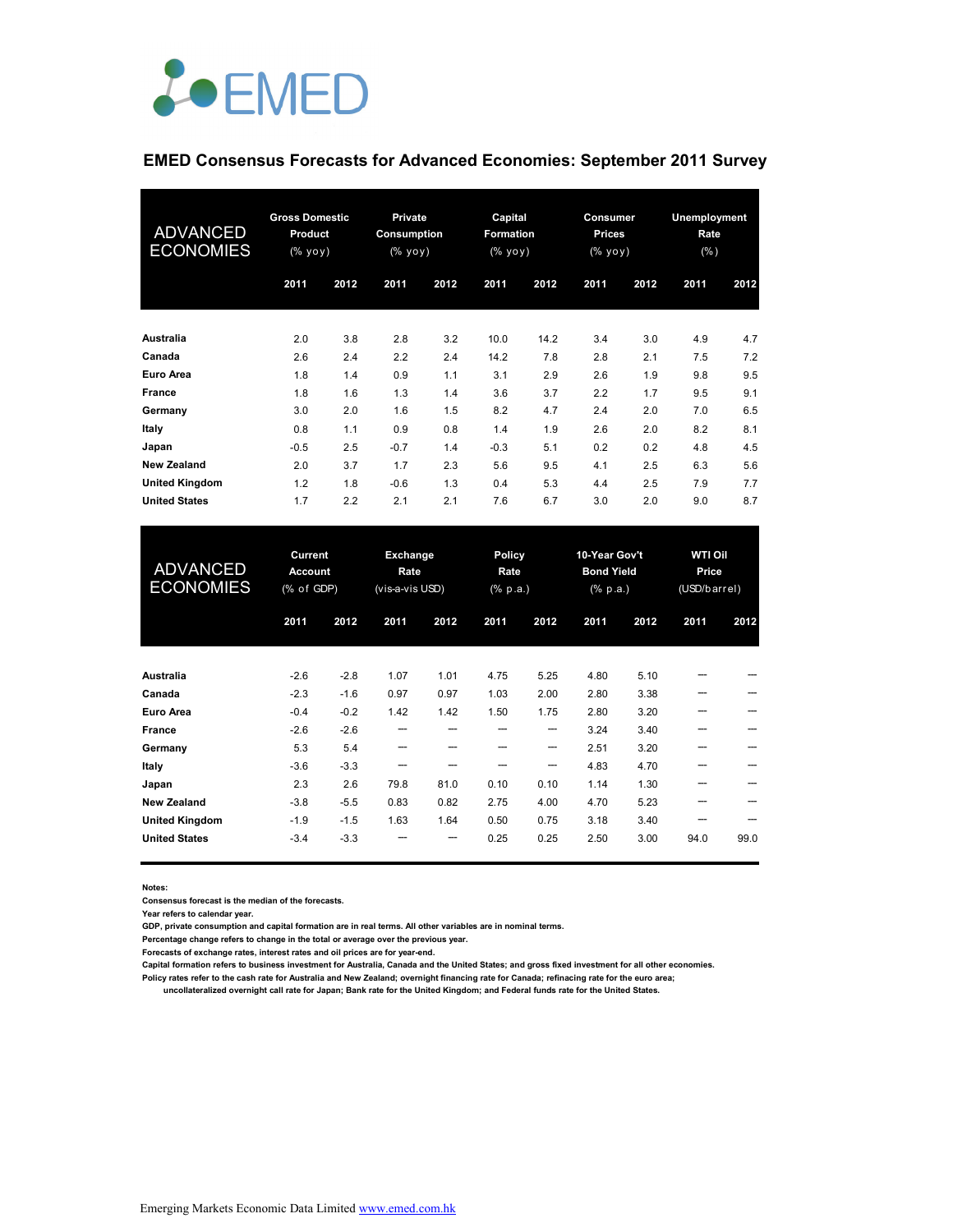

## **EMED Consensus Forecasts for Emerging Asia: September 2011 Survey**

| <b>EMERGING</b><br><b>ASIA</b> | <b>Gross Domestic</b><br><b>Product</b><br>(% yoy) |      | <b>Private</b><br>Consumption<br>(% yoy) |      | Fixed<br>Investment<br>(% yoy) |      | Consumer<br><b>Prices</b><br>(% yoy) |      | <b>Unemployment</b><br>Rate<br>(% ) |      |
|--------------------------------|----------------------------------------------------|------|------------------------------------------|------|--------------------------------|------|--------------------------------------|------|-------------------------------------|------|
|                                | 2011                                               | 2012 | 2011                                     | 2012 | 2011                           | 2012 | 2011                                 | 2012 | 2011                                | 2012 |
| China                          | 9.3                                                | 8.8  | 9.2                                      | 9.1  | 11.3                           | 11.0 | 5.2                                  | 4.0  | 4.1                                 | 4.0  |
| <b>Hong Kong</b>               | 5.5                                                | 4.5  | 6.3                                      | 4.3  | 5.1                            | 6.8  | 5.1                                  | 4.0  | 3.4                                 | 3.4  |
| India                          | 7.9                                                | 8.0  | 7.0                                      | 7.5  | 8.9                            | 9.9  | 8.1                                  | 6.5  | ---                                 | ---  |
| Indonesia                      | 6.4                                                | 6.3  | 4.8                                      | 5.1  | 8.7                            | 9.3  | 5.9                                  | 5.8  | 6.9                                 | 6.7  |
| Malaysia                       | 4.9                                                | 5.4  | 6.0                                      | 6.0  | 6.3                            | 7.0  | 3.2                                  | 2.8  | 3.2                                 | 3.2  |
| <b>Philippines</b>             | 4.8                                                | 5.3  | 4.7                                      | 5.0  | 7.2                            | 5.5  | 4.8                                  | 4.5  | 7.4                                 | 7.2  |
| Singapore                      | 5.2                                                | 4.9  | 5.4                                      | 4.5  | 3.2                            | 5.9  | 4.6                                  | 2.8  | 2.0                                 | 2.0  |
| <b>South Korea</b>             | 4.2                                                | 4.2  | 3.0                                      | 3.1  | $-0.2$                         | 4.5  | 4.2                                  | 3.2  | 3.4                                 | 3.3  |
| Taiwan                         | 5.0                                                | 4.5  | 3.4                                      | 3.7  | 5.0                            | 4.9  | 1.8                                  | 1.9  | 4.2                                 | 4.0  |
| Thailand                       | 4.0                                                | 4.5  | 3.6                                      | 4.0  | 6.6                            | 6.5  | 3.9                                  | 3.4  | 0.9                                 | 1.0  |

| <b>EMERGING</b><br><b>ASIA</b> | Money<br>Supply M2<br>(% yoy) |      | <b>Merchandise</b><br><b>Exports</b><br>(% yoy) |      | <b>Merchandise</b><br><b>Imports</b><br>(% yoy) |      | Current<br>Account<br>(% of GDP) |        | Exchange<br>Rate<br>(vis-a-vis USD) |      |
|--------------------------------|-------------------------------|------|-------------------------------------------------|------|-------------------------------------------------|------|----------------------------------|--------|-------------------------------------|------|
|                                | 2011                          | 2012 | 2011                                            | 2012 | 2011                                            | 2012 | 2011                             | 2012   | 2011                                | 2012 |
| China                          | 16.0                          | 15.0 | 17.4                                            | 14.5 | 21.1                                            | 15.9 | 4.0                              | 3.5    | 6.31                                | 6.08 |
| <b>Hong Kong</b>               | 11.6                          | 10.0 | 10.3                                            | 8.0  | 10.3                                            | 9.5  | 6.7                              | 7.0    | 7.79                                | 7.80 |
| India                          | 17.6                          | 17.1 | 18.6                                            | 16.1 | 16.4                                            | 17.0 | $-2.9$                           | $-2.9$ | 44.3                                | 43.5 |
| Indonesia                      | 15.4                          | 15.5 | 15.3                                            | 10.5 | 17.9                                            | 15.1 | 0.8                              | 0.6    | 8465                                | 8450 |
| Malaysia                       | 10.0                          | 10.0 | 8.4                                             | 7.8  | 10.8                                            | 8.6  | 11.5                             | 11.2   | 2.96                                | 2.90 |
| <b>Philippines</b>             | 11.6                          | 11.7 | 7.0                                             | 7.4  | 8.7                                             | 8.0  | 3.9                              | 3.5    | 42.0                                | 41.0 |
| Singapore                      | 10.7                          | 9.0  | 10.8                                            | 9.9  | 9.0                                             | 10.9 | 20.0                             | 18.9   | 1.21                                | 1.18 |
| South Korea                    | 7.2                           | 9.2  | 9.9                                             | 8.8  | 12.9                                            | 9.5  | 1.9                              | 1.6    | 1045                                | 1015 |
| Taiwan                         | 6.3                           | 6.4  | 9.5                                             | 9.2  | 9.7                                             | 10.1 | 7.7                              | 6.8    | 28.4                                | 28.5 |
| <b>Thailand</b>                | 12.9                          | 10.0 | 17.0                                            | 11.5 | 22.0                                            | 13.0 | 3.7                              | 3.6    | 29.3                                | 29.0 |

**Notes:** 

**Consensus forecast is the median of the forecasts.**

**Year refers to calendar year except for India for which fiscal year (April to March) is used.**

**GDP, private consumption and fixed investment are in real terms. All other variables are in nominal terms.**

**Percentage change refers to change in the total or average over the previous year, except for money supply growth which is based on year-end figures.**

**Forecasts of exchange rates and interest rates are for year-end.**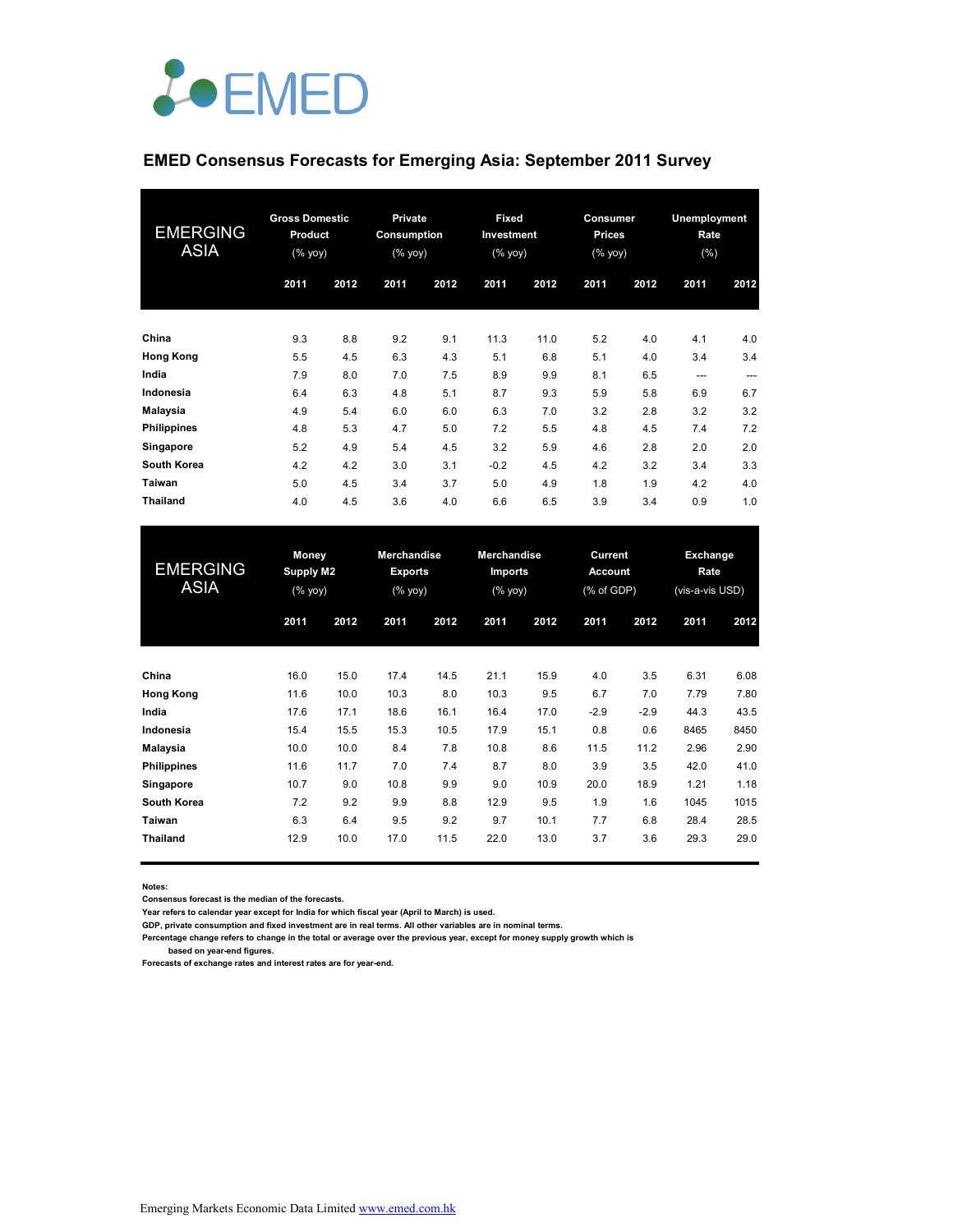

# **EMED Consensus Forecasts for the US and Euro Area September 2011 Survey**

| <b>UNITED STATES</b>                     | <b>Gross Domestic</b><br>Product<br>$(\%$ yoy) |                         | Consumer<br>Prices<br>(% yoy) |            | <b>EURO AREA</b>                    | <b>Gross Domestic</b><br>Product<br>(% yoy) | Consumer<br><b>Prices</b><br>(% yoy) |            |            |
|------------------------------------------|------------------------------------------------|-------------------------|-------------------------------|------------|-------------------------------------|---------------------------------------------|--------------------------------------|------------|------------|
|                                          | 2011                                           | 2012                    | 2011                          | 2012       |                                     | 2011                                        | 2012                                 | 2011       | 2012       |
| <b>ABN Amro</b>                          | 1.7                                            | 2.6                     | 3.0                           | 2.0        | <b>ABN Amro</b>                     | 1.7                                         | 1.3                                  | 2.6        | 1.6        |
| <b>Allianz</b>                           | 1.7                                            | 2.3                     | 3.0                           | 2.1        | <b>AIB Global Treasury</b>          | 1.6                                         | 1.3                                  | 2.6        | 1.7        |
| <b>ANZ</b>                               | 2.1                                            | 3.0                     | 2.7                           | 1.5        | Allianz                             | 1.9                                         | 1.7                                  | 2.5        | 1.8        |
| <b>Bank Julius Baer</b>                  | 1.5                                            | 1.5                     | 3.1                           | 2.1        | <b>ANZ</b>                          | 1.8                                         | 2.1                                  | 2.7        | 1.8        |
| <b>BofA - Merrill Lynch</b>              | 1.6                                            | 2.3                     | 3.2                           | 1.9        | <b>Bank Julius Baer</b>             | 1.7                                         | 1.2                                  | 2.5        | 1.3        |
| <b>Bank of Ireland</b>                   | 1.9                                            | 3.1                     | 3.0                           | 2.0        | <b>BofA - Merrill Lynch</b>         | 1.7                                         | 1.6                                  | 2.6        | 2.0        |
| <b>Barclays Capital</b>                  | 1.7                                            | 2.4                     | 3.1                           | 2.4        | <b>Bank of Ireland</b>              | 2.0                                         | 2.0                                  | 2.5        | 2.0        |
| <b>BayernLB</b>                          | 1.7                                            | 2.0                     | 3.1                           | 2.0        | <b>Barclays Capital</b>             | 1.8                                         | 1.1                                  | 2.7        | 1.8        |
| <b>BBVA</b><br><b>BHF Bank</b>           | 2.1<br>1.5                                     | 2.6                     | 2.8<br>3.0                    | 2.2<br>2.5 | BayernLB<br><b>BBVA</b>             | 1.8<br>2.0                                  | 1.2                                  | 2.5<br>2.7 | 1.8<br>1.8 |
| <b>BMO Capital Markets</b>               | 1.7                                            | 2.0<br>2.5              | 3.1                           | 2.5        | <b>Berenberg Capital Markets</b>    | 2.0                                         | 1.3<br>2.0                           | 2.6        | 2.2        |
| <b>BWC Capital Markets</b>               | 1.6                                            | 2.5                     | 3.0                           | 2.4        | <b>BHF Bank</b>                     | 1.6                                         | 0.6                                  | 2.5        | 1.6        |
| <b>Capital Economics</b>                 | 2.0                                            | 2.0                     | 2.9                           | 1.2        | <b>BNP Paribas</b>                  | 2.0                                         | 1.5                                  | 2.9        | 2.4        |
| <b>CIBC World Markets</b>                | 1.7                                            | 2.0                     | 3.2                           | 2.5        | <b>BWC Capital Markets</b>          | 1.4                                         | 1.5                                  | 2.6        | 2.0        |
| <b>Comerica Bank</b>                     | 1.6                                            | 2.4                     | 3.1                           | 2.2        | <b>Capital Economics</b>            | 2.0                                         | 0.5                                  | 2.8        | 1.5        |
| Commerzbank                              | 1.7                                            | 2.3                     | 3.2                           | 1.7        | Coe-Rexecode                        | 1.8                                         | 1.6                                  | 2.5        | 1.9        |
| <b>Credit Agricole</b>                   | 1.6                                            | 1.8                     | 3.0                           | 1.8        | Commerzbank                         | 1.8                                         | 1.5                                  | 2.6        | 1.9        |
| <b>Credit Suisse</b>                     | 1.6                                            | 2.1                     | 3.2                           | 2.0        | <b>Credit Agricole</b>              | 1.7                                         | 1.1                                  | 2.6        | 1.9        |
| <b>Daewoo Securities</b>                 | 1.5                                            | 1.7                     | 3.0                           | 2.1        | <b>Credit Suisse</b>                | 1.7                                         | 1.0                                  | 2.7        | 1.7        |
| Daiwa Institute of Research              | 1.7                                            | 2.5                     | 3.1                           | 2.3        | <b>DBS Bank</b>                     | 1.7                                         | 1.6                                  | 2.6        | 1.9        |
| <b>DBS Bank</b><br>Deka Bank             | 1.6<br>1.8                                     | 2.5<br>2.7              | 2.6<br>3.1                    | 2.2<br>2.2 | Deka Bank<br><b>DIW</b>             | 2.0<br>2.0                                  | 1.7<br>1.7                           | 2.5<br>2.8 | 2.4<br>1.9 |
| Desjardins                               | 1.5                                            | 1.5                     | 3.1                           | 1.8        | <b>DnB NOR</b>                      | 1.8                                         | 1.3                                  | 2.4        | 1.4        |
| <b>DIW</b>                               | 2.0                                            | 1.7                     | 2.8                           | 2.4        | DZ Bank                             | 1.7                                         | 1.4                                  | 2.6        | 2.0        |
| <b>DnB NOR</b>                           | 1.7                                            | 1.8                     | 3.0                           | 2.1        | <b>Erste Group Bank AG</b>          | 1.7                                         | 1.8                                  | 2.4        | 1.8        |
| DZ Bank                                  | 1.5                                            | 1.7                     | 3.0                           | 2.4        | <b>ETLA</b>                         | 1.6                                         | 1.2                                  | 2.7        | 1.7        |
| <b>Erste Group Bank AG</b>               | 1.6                                            | 2.0                     | 3.0                           | 2.0        | <b>EUROFER</b>                      | 1.9                                         | 1.8                                  | 2.9        | 2.0        |
| <b>Fannie Mae</b>                        | 1.6                                            | 1.8                     | 3.2                           | 2.0        | <b>Experian Business Strategies</b> | 1.9                                         | 1.7                                  | 2.9        | 2.1        |
| <b>First Trust Advisors</b>              | 1.9                                            | 3.5                     | 3.2                           | 3.4        | Handelsbanken                       | 1.4                                         | 0.5                                  | 2.6        | 1.9        |
| <b>Freddie Mac</b>                       | 1.6                                            | 3.2                     | 3.1                           | 2.0        | Intesa Sanpaolo                     | 2.1                                         | 1.5                                  | 2.6        | 1.7        |
| Intesa Sanpaolo                          | 2.5                                            | 2.6                     | 3.2                           | 2.2        | KBC                                 | 1.7                                         | 1.1                                  | 2.4        | 1.7        |
| <b>ITOCHU Institute</b>                  | 1.7                                            | 2.7                     | 3.0                           | 1.7        | <b>KBL</b>                          | 2.0                                         | 1.7                                  | 2.6        | 1.9        |
| <b>KBC</b><br>KCIC                       | 1.7<br>2.5                                     | 1.7<br>2.8              | 2.9<br>2.7                    | 1.8<br>1.9 | KCIC<br><b>Mizuho Securities</b>    | 1.8<br>1.7                                  | 1.6<br>1.0                           | 2.5<br>2.8 | 1.8<br>2.1 |
| <b>Mesirow Financial</b>                 | 1.7                                            | 2.0                     | 3.0                           | 1.6        | <b>Natixis</b>                      | 1.8                                         | 1.3                                  | 2.4        | 1.9        |
| <b>MF Global FXA Securities</b>          | 1.7                                            | 2.6                     | 3.0                           | 2.0        | <b>NIESR</b>                        | 1.8                                         | 2.0                                  | 3.3        | 2.3        |
| <b>Moody's Analytics</b>                 | 1.6                                            | 2.7                     | 3.0                           | 2.1        | <b>NLI Research Institute</b>       | 1.7                                         | 1.3                                  | 2.5        | 1.7        |
| Morgan Keegan                            | 1.7                                            | 2.6                     | 3.3                           | 2.1        | Prometeia                           | 1.7                                         | 0.9                                  | 2.5        | 1.5        |
| <b>Mortgage Bankers Association</b>      | 1.5                                            | 2.3                     | 3.4                           | 1.8        | Roubini Global Economics            | 1.9                                         | 1.6                                  | 2.6        | 2.0        |
| <b>NAR</b>                               | 1.6                                            | 2.0                     | 3.6                           | 4.1        | <b>Schroders</b>                    | 1.7                                         | 1.3                                  | 2.8        | 2.2        |
| <b>National Bank of Canada</b>           | 1.6                                            | 2.2                     | 2.9                           | 1.2        | <b>Scotia Capital</b>               | 1.7                                         | 1.4                                  | 2.5        | 2.0        |
| Prometeia                                | 1.5                                            | 1.5                     | 3.2                           | 1.6        | <b>Standard Chartered</b>           | 1.8                                         | 1.5                                  | 2.6        | 1.9        |
| <b>Raymond James</b>                     | 1.7                                            | 2.2                     | 3.3                           | 2.0        | <b>TD Economics</b>                 | 1.8                                         | 1.5                                  | 2.3        | 2.1        |
| Royal Bank of Canada<br><b>Schroders</b> | 1.9<br>1.8                                     | 2.9<br>2.4              | 2.9<br>2.7                    | 1.8<br>1.5 | <b>UBS</b><br><b>Wells Fargo</b>    | 1.8<br>1.6                                  | 1.0<br>1.1                           | 2.5<br>2.5 | 1.8<br>1.7 |
| <b>Scotia Capital</b>                    | 1.7                                            | 2.1                     | 2.8                           | 1.9        | WestLB                              | 1.7                                         | 1.3                                  | 2.6        | 2.0        |
| <b>Standard &amp; Poor's</b>             | 1.7                                            | 2.0                     | 3.0                           | 1.6        | <b>WGZ Bank</b>                     | 1.8                                         | 1.2                                  | 2.5        | 1.5        |
| <b>Standard Chartered</b>                | 1.6                                            | 2.0                     | 1.5                           | 1.7        |                                     |                                             |                                      |            |            |
| <b>Wells Fargo</b>                       | 1.6                                            | 1.4                     | 3.1                           | 2.4        | <b>CONSENSUS</b>                    |                                             |                                      |            |            |
| WestLB                                   | 1.5                                            | 1.5                     | 3.2                           | 2.0        | Median                              | 1.8                                         | 1.4                                  | 2.6        | 1.9        |
| <b>WGZ Bank</b>                          | 1.7                                            | $\overline{\mathbf{c}}$ | 2.9                           | 1.8        | Mean                                | 1.8                                         | 1.4                                  | 2.6        | 1.9        |
| <b>CONSENSUS</b>                         |                                                |                         |                               |            | High<br>Low                         | 2.1<br>1.4                                  | 2.1<br>0.5                           | 3.3<br>2.3 | 2.4<br>1.3 |
| Median                                   | 1.7                                            | 2.2                     | 3.0                           | 2.0        | <b>Standard Deviation</b>           | 0.2                                         | 0.4                                  | 0.2        | 0.2        |
| Mean                                     | 1.7                                            | 2.2                     | 3.0                           | 2.1        |                                     |                                             |                                      |            |            |
| High                                     | 2.5                                            | 3.5                     | 3.6                           | 4.1        |                                     |                                             |                                      |            |            |
| Low<br><b>Standard Deviation</b>         | 1.5<br>0.2                                     | 1.4<br>0.5              | 1.5<br>0.3                    | 1.2<br>0.5 |                                     |                                             |                                      |            |            |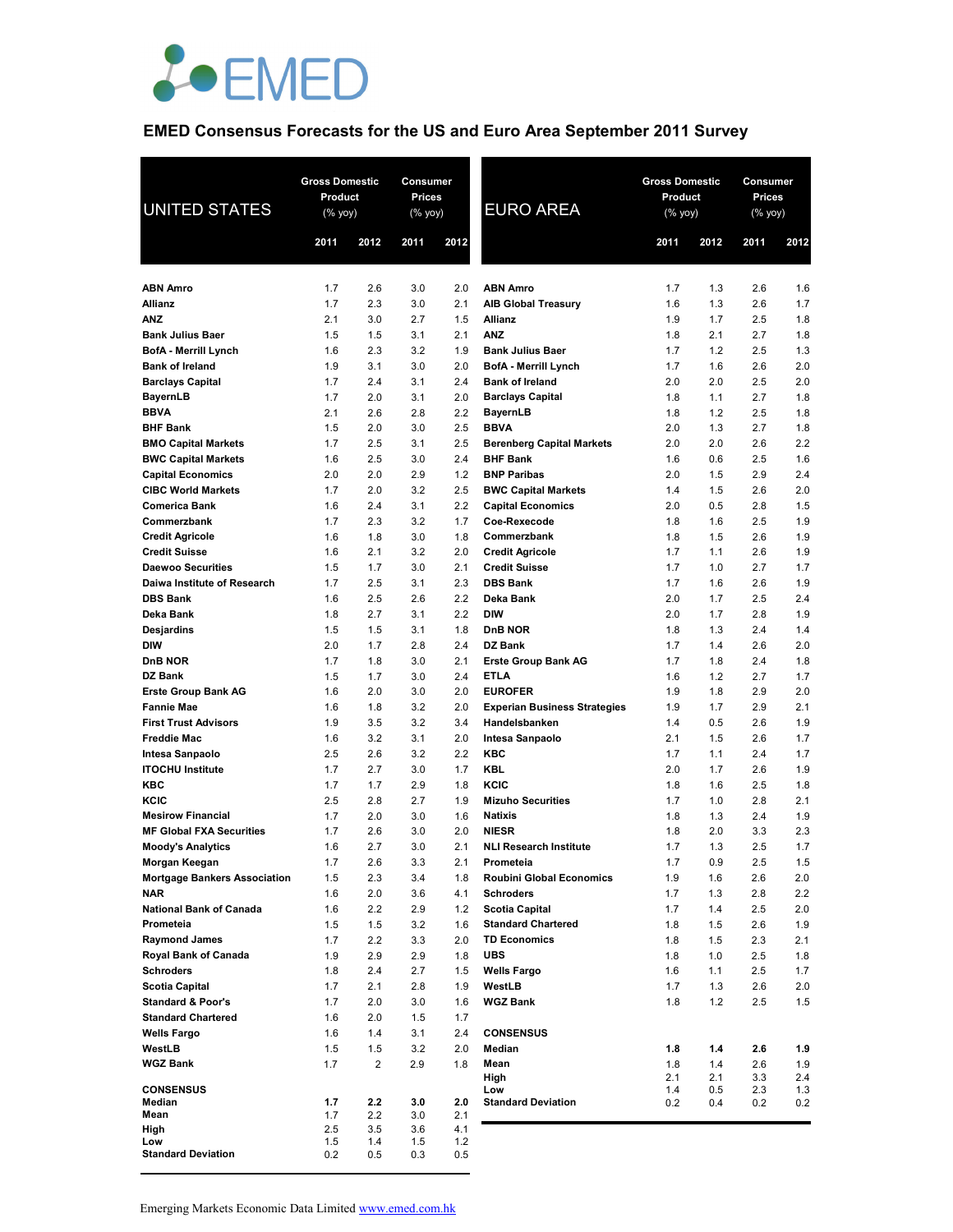

## **EMED Consensus Forecasts for China and Japan: September 2011 Survey**

| <b>CHINA</b>                                           | <b>Gross Domestic</b><br>Product<br>(% |             | Consumer<br><b>Prices</b><br>(% yoy) |            | <b>JAPAN</b>                                       | <b>Gross Domestic</b><br>Product<br>(% yoy) |                | Consumer<br><b>Prices</b><br>(% yoy) |               |
|--------------------------------------------------------|----------------------------------------|-------------|--------------------------------------|------------|----------------------------------------------------|---------------------------------------------|----------------|--------------------------------------|---------------|
|                                                        | 2011                                   | 2012        | 2011                                 | 2012       |                                                    | 2011                                        | 2012           | 2011                                 | 2012          |
| <b>ABN Amro</b>                                        | 9.4                                    | 9.0         | 5.0                                  | 4.0        | <b>ABN Amro</b>                                    | $-1.4$                                      | 2.4            | $-0.3$                               | 0.2           |
| <b>Allianz</b>                                         | 9.3                                    | 8.5         | 5.3                                  | 3.5        | <b>Allianz</b>                                     | $-0.5$                                      | 2.6            | 0.2                                  | 0.1           |
| <b>ANZ</b>                                             | 9.6                                    | 9.5         | 5.0                                  | 5.5        | <b>ANZ</b>                                         | $-0.6$                                      | 2.7            | 0.3                                  | 0.2           |
| <b>Bank Julius Baer</b>                                | 9.0                                    | 8.5         | 5.3                                  | 4.0        | <b>Bank Julius Baer</b>                            | $-0.5$                                      | 2.6            | $-0.3$                               | 0.0           |
| <b>BofA</b> - Merrill Lynch                            | 9.3                                    | 9.0         | 5.2                                  | 4.0        | <b>BofA - Merrill Lynch</b>                        | $-0.4$                                      | 3.2            | $-0.5$                               | $-0.4$        |
| <b>Bank of East Asia</b>                               | 9.2                                    | 8.7         | 5.6                                  | 5.0        | BofT - Mitsubishi UFJ                              | $-0.5$                                      | 2.5            | $-0.4$                               | $-0.8$        |
| <b>Barclays Capital</b>                                | 9.1                                    | 8.4         | 5.2                                  | 4.0        | <b>Barclays Capital</b>                            | $-0.4$                                      | 2.7            | $-0.4$                               | $-0.6$        |
| <b>BBVA</b>                                            | 9.4                                    | 9.1         | 5.3                                  | 3.9        | <b>BayernLB</b>                                    | $-0.4$                                      | 2.4            | $-0.3$                               | 0.1           |
| <b>Berenberg Capital Markets</b><br><b>BNP Paribas</b> | 9.4                                    | 8.7<br>9.2  | 4.7<br>4.8                           | 3.2<br>4.0 | <b>BBVA</b><br><b>BHF Bank</b>                     | $-0.3$<br>$-0.9$                            | 2.9<br>2.5     | 0.3<br>0.2                           | 0.5           |
| <b>BWC Capital Markets</b>                             | 9.4<br>8.8                             | 9.0         | 5.8                                  | 4.0        | <b>BNP Paribas</b>                                 | $-1.0$                                      | 2.1            | 0.4                                  | 0.1<br>0.7    |
| <b>Capital Economics</b>                               | 9.3                                    | 9.0         | 5.5                                  | 3.0        | <b>BWC Capital Markets</b>                         | 0.2                                         | 2.0            | 0.3                                  | 0.2           |
| <b>CICC</b>                                            | 9.2                                    | 8.7         | 5.2                                  | 3.8        | <b>Capital Economics</b>                           | $-0.2$                                      | 2.5            | $-0.4$                               | $-0.6$        |
| Commerzbank                                            | 8.2                                    | 7.5         | 5.0                                  | 4.5        | Coe-Rexecode                                       | $-0.2$                                      | 2.1            | 0.3                                  | 0.1           |
| <b>Credit Agricole</b>                                 | 9.3                                    | 8.5         | 5.3                                  | 3.8        | Commerzbank                                        | $-1.0$                                      | 2.5            | 0.2                                  | 0.7           |
| <b>Credit Suisse</b>                                   | 8.6                                    | 8.2         | 5.6                                  | 4.6        | <b>Credit Agricole</b>                             | $-0.7$                                      | 2.9            | 0.6                                  | 0.9           |
| <b>Daewoo Securities</b>                               | 9.3                                    | 8.8         | 4.6                                  | 4.1        | <b>Credit Suisse</b>                               | $-1.1$                                      | 0.9            | $-0.1$                               | $-0.1$        |
| <b>Danske Bank</b>                                     | 9.3                                    | 8.9         | 5.0                                  | 3.1        | Daiwa Institute of Research                        | $-0.7$                                      | 2.5            | $-0.5$                               | $-0.7$        |
| <b>DBS Bank</b>                                        | 9.5                                    | 9.0         | 4.5                                  | 4.0        | <b>Danske Bank</b>                                 | $-0.4$                                      | 3.0            | 0.3                                  | 0.6           |
| Deka Bank                                              | 9.5                                    | 8.8         | 5.0                                  | 4.1        | <b>DBS Bank</b>                                    | $-0.5$                                      | 3.0            | 0.4                                  | 0.4           |
| <b>DIW</b>                                             | 9.2                                    | 8.0         | 5.4                                  | 3.2        | Deka Bank                                          | $-0.6$                                      | 2.1            | 0.3                                  | 0.0           |
| <b>DnB NOR</b>                                         | 9.0                                    | 8.0         | 5.0                                  | 4.0        | <b>DIW</b>                                         | $-0.4$                                      | 2.5            | 0.0                                  | $-0.3$        |
| <b>DZ Bank</b>                                         | 9.0                                    | 8.2         | 5.6                                  | 3.4        | <b>DnB NOR</b>                                     | $-0.8$                                      | 2.5            | 0.2                                  | 0.2           |
| <b>Experian Business Strategies</b>                    | 9.3                                    | 8.5         | 4.7                                  | 3.2        | <b>DZ Bank</b>                                     | $-0.7$                                      | 2.1            | $-0.3$                               | 0.4           |
| <b>Fitch Ratings</b>                                   | 8.7                                    | 8.5         | 5.5                                  | 4.3        | <b>Experian Business Strategies</b>                | $-0.3$                                      | 2.3            | 0.4                                  | 0.2           |
| <b>ICBC</b> International                              | 9.3<br>9.3                             | 8.9<br>8.7  | 5.2<br>5.2                           | 3.6        | <b>Fitch Ratings</b>                               | 0.5<br>$-0.9$                               | 2.7<br>3.3     | 0.3<br>0.4                           | 0.2<br>$-0.9$ |
| <b>ING</b><br>Intesa Sanpaolo                          | 8.9                                    | 8.3         | 5.2                                  | 4.5<br>3.1 | Intesa Sanpaolo<br><b>ITOCHU Institute</b>         | $-0.2$                                      | 2.3            | $-0.4$                               | $-0.3$        |
| <b>JP Morgan</b>                                       | 9.0                                    | 8.8         | 5.4                                  | 4.2        | <b>JCER</b>                                        | 0.4                                         | 2.1            | 0.0                                  | $-0.1$        |
| <b>KBC</b>                                             | 9.5                                    | 9.0         | 5.5                                  | 4.5        | <b>KBC</b>                                         | $-0.5$                                      | 3.3            | 0.2                                  | 0.3           |
| KBL                                                    | 9.3                                    | 8.9         | 4.8                                  | 4.0        | <b>KCIC</b>                                        | 0.1                                         | 2.6            | 0.4                                  | 0.4           |
| KCIC                                                   | 9.3                                    | 9.0         | 5.1                                  | 3.5        | <b>Mizuho Securities</b>                           | $-0.3$                                      | 2.4            | $-0.4$                               | $-0.8$        |
| <b>Moody's Analytics</b>                               | 9.2                                    | 8.9         | 5.3                                  | 3.7        | <b>Moody's Analytics</b>                           | $-0.7$                                      | 3.2            | 0.2                                  | 0.7           |
| <b>Natixis</b>                                         | 9.4                                    | 9.2         | 5.3                                  | 4.6        | <b>Natixis</b>                                     | $-0.6$                                      | 2.9            | $-0.4$                               | $-0.3$        |
| <b>NIESR</b>                                           | 9.9                                    | 8.6         | 5.1                                  | 3.7        | <b>NIESR</b>                                       | $-0.3$                                      | 2.3            | $-0.2$                               | 0.4           |
| <b>NLI Research Institute</b>                          | 9.1                                    | 9.0         | 5.5                                  | 4.1        | <b>NLI Research Institute</b>                      | $-0.4$                                      | 2.1            | $-0.4$                               | $-0.1$        |
| <b>ROBECO</b>                                          | 9.2                                    | 8.8         | 4.8                                  | 3.8        | Prometeia                                          | $-0.6$                                      | 2.5            | $-0.1$                               | 0.5           |
| Roubini Global Economics                               | 9.1                                    | 8.8         | 5.4                                  | 4.2        | <b>ROBECO</b>                                      | $-0.7$                                      | 3.2            | 0.3                                  | 0.2           |
| <b>Royal Bank of Scotland</b>                          | 9.4                                    | 9.0         | 5.6                                  | 4.8        | <b>Roubini Global Economics</b>                    | $-0.7$                                      | 3.8            | 0.5                                  | 0.7           |
| <b>Schroders</b>                                       | 9.0                                    | 8.5         | 5.0                                  | 3.8        | <b>Royal Bank of Scotland</b>                      | $-0.5$                                      | 2.3            | $-0.4$                               | -0.1          |
| <b>Scotia Capital</b><br><b>Standard Chartered</b>     | 9.3                                    | 9.5         | 5.0<br>5.1                           | 4.5        | <b>Schroders</b>                                   | $-0.3$                                      | 3.0            | 0.3                                  | 0.2           |
| <b>UBS</b>                                             | 9.3<br>9.0                             | 10.0<br>8.3 | 5.1                                  | 4.8<br>3.5 | <b>Scotia Capital</b><br><b>Standard Chartered</b> | 0.3<br>$-0.4$                               | 3.5<br>2.5     | 1.1<br>$-0.2$                        | 1.3<br>0.2    |
| <b>UOB</b>                                             | 9.2                                    | 8.5         | 5.2                                  | 4.3        | <b>TD Economics</b>                                | 0.1                                         | 2.9            | 0.1                                  | 0.2           |
| <b>Wells Fargo</b>                                     | 9.1                                    | 8.4         | 5.6                                  | 4.1        | <b>UBS</b>                                         | $-0.4$                                      | 2.9            | $-0.3$                               | $-0.2$        |
|                                                        |                                        |             |                                      |            | <b>Wells Fargo</b>                                 | $-0.5$                                      | 2.3            | $-0.1$                               | 0.2           |
| <b>CONSENSUS</b>                                       |                                        |             |                                      |            |                                                    |                                             |                |                                      |               |
| Median                                                 | 9.3                                    | 8.8         | 5.2                                  | 4.0        | <b>CONSENSUS</b>                                   |                                             |                |                                      |               |
| Mean<br>High                                           | 9.2<br>9.9                             | 8.7<br>10.0 | 5.2<br>5.8                           | 4.0<br>5.5 | Median<br>Mean                                     | -0.5<br>$-0.5$                              | $2.5\,$<br>2.6 | 0.2<br>0.0                           | 0.2           |
| Low                                                    | 8.2                                    | 7.5         | 4.5                                  | 3.0        | High                                               | 0.5                                         | 3.8            | 1.1                                  | 0.1<br>1.3    |
| <b>Standard Deviation</b>                              | 0.3                                    | 0.4         | 0.3                                  | 0.5        | Low                                                | $-1.4$                                      | 0.9            | $-0.5$                               | $-0.9$        |
|                                                        |                                        |             |                                      |            | <b>Standard Deviation</b>                          | 0.4                                         | 0.5            | 0.4                                  | 0.5           |